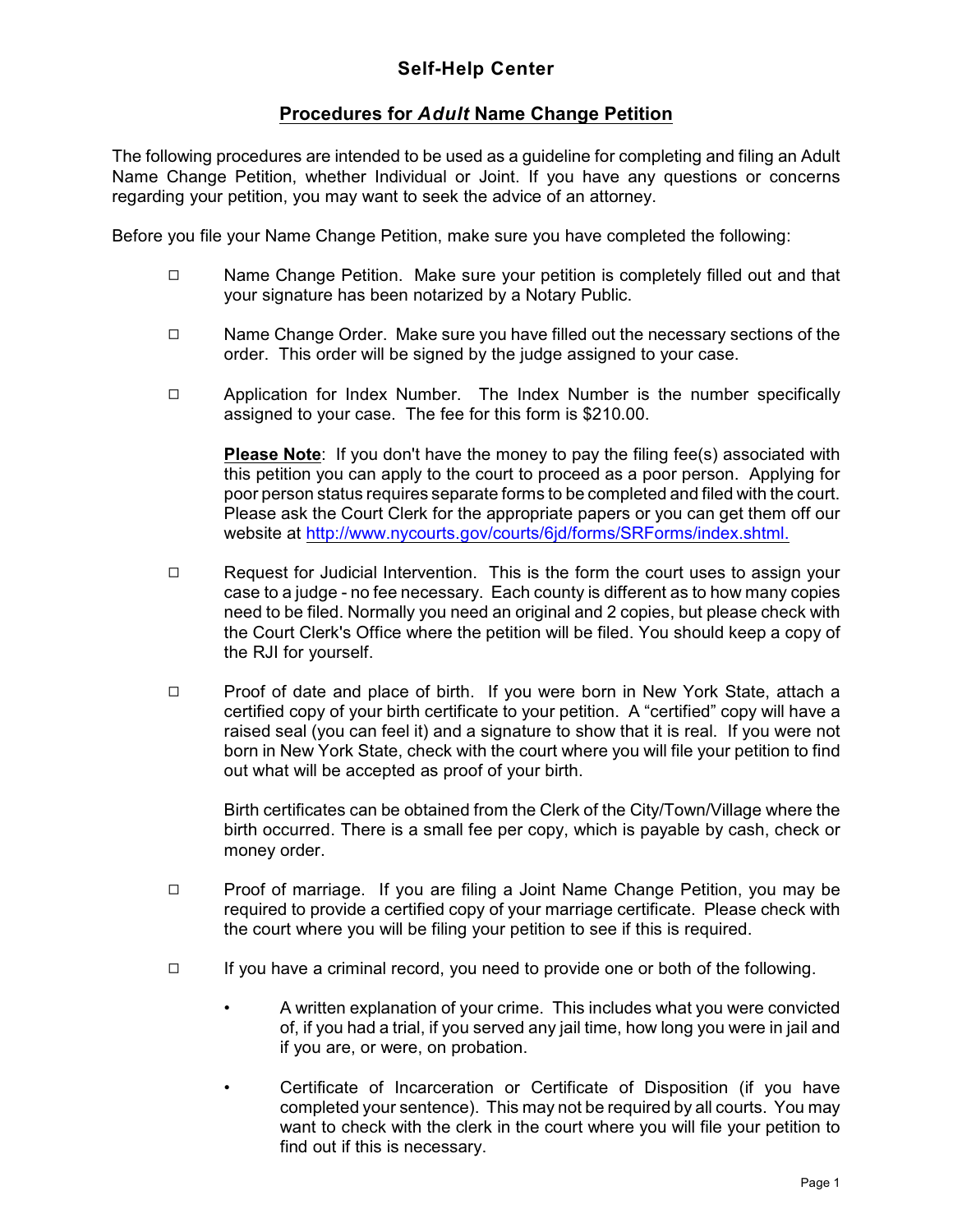- $\Box$  If you have ever been granted a bankruptcy, or if there are any pending judgments or liens against you, or if there are any civil actions/proceedings pending against you or concerning you, you need to provide the following.
	- A written explanation regarding the circumstances of the bankruptcy, judgment and/or court proceeding. You may want to check with the clerk in the court where you will file your petition to find out what is necessary.
- $\blacktriangleright$  You should make a copy of all your documents for your records before filing them with the court. There is a copy machine in the public access law library and in most County Clerk's Offices. Copies are .65¢/page. Check with your County Clerk's Office to see if there is a required minimum copy fee.
- $\blacktriangleright$  Go to the County Clerk's Office to file the Application for Index Number form with the original petition and pay the \$210.00 fee. If you take your file copy with you, it can be "date stamped" by the County Clerk. Please be aware that depending upon the County where you will file your petition, you may need to file an original **and** a copy of the petition. Please check with the Supreme & County Court Clerk where you are filing your papers to be sure. *(Please note that the County Clerk and the Supreme & County Court Clerk are two different offices.)* The cashier will give you a receipt with the Index Number printed on it. Write the Index Number on your documents. Make sure to keep your receipt as this is proof that you have paid.
- $\blacktriangleright$  Bring the original papers (petition and order) to either the Supreme Court Clerk's Office or the County Court Clerk's Office in the county were you live for submission to a judge.
- $\blacktriangleright$ Allow a few days for review of your petition as to consent and compliance with the law.
- $\blacktriangleright$  If your petition is approved, then you must publish your name change in the designated newspaper within 60 days after your order was signed by the judge. It is your responsibility to take a copy of the entered order (see next arrow paragraph) to the newspaper named in the order so that the notice can be published. It is recommended that you contact the newspaper at once and make arrangements for publication and payment of the publication fee. Credit cards are usually accepted.

In the Order is a Publication Notice showing you the format that should be used when publishing your name change in the newspaper.

**Please Note**: If you feel that your personal safety, or the safety of your children could be jeopardized by having your name change printed in the newspaper, then you may ask the court to do without (waive) this requirement based on your explanation of the reasons.

- $\blacktriangleright$  Go to the County Clerk's Office and ask to see your file. There should be a "file stamp" by the judge's signature. This is known as the entry information. Ask the Clerk to give you a copy of the entered order, but don't get it certified at this time! You will need a certified copy after publication. See the section below entitled "How to Obtain a Certified Copy of the Name Change Order".
- $\blacktriangleright$  It is your responsibility to submit proof of publication with the County Clerk within 90 days of the date your order was signed by the judge. You will be sent proof of publication from the newspaper. Contact the newspaper to make arrangements for obtaining and filing this proof on a timely basis.